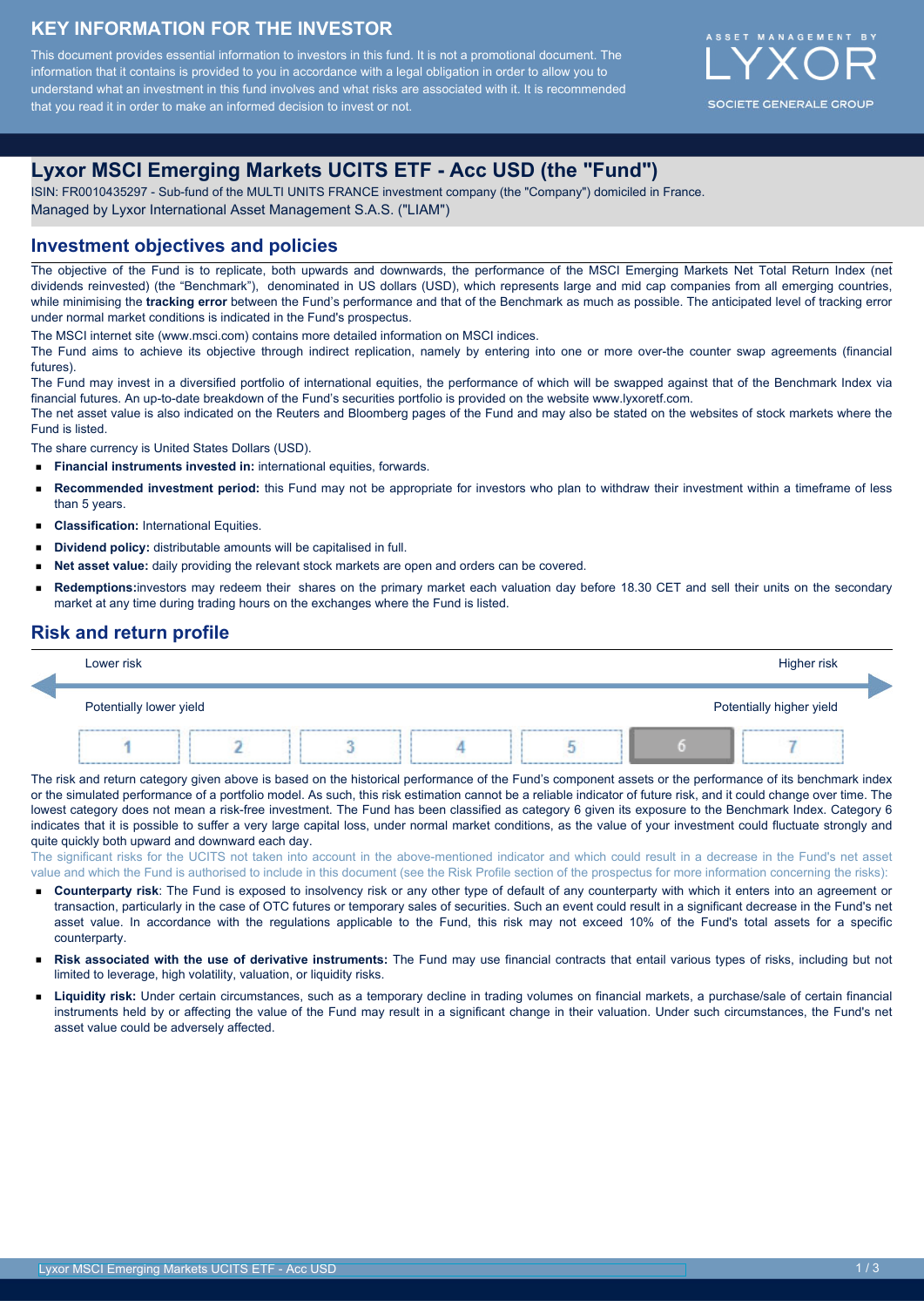# ASSET MANAGEMENT

### **Costs**

The fees you pay cover the Fund's management costs, including promotion and distribution costs. These fees are deducted from the potential performance of your investment. For more information concerning costs, please refer to the Costs section of the Fund's prospectus, which is available at **www.lyxoretf.com**.

| One-off fees deducted before or after investment                                                                                                                                                                                                                                                                                                                                                                                                                                                        |                                                                                                                                                                          |  |  |  |  |
|---------------------------------------------------------------------------------------------------------------------------------------------------------------------------------------------------------------------------------------------------------------------------------------------------------------------------------------------------------------------------------------------------------------------------------------------------------------------------------------------------------|--------------------------------------------------------------------------------------------------------------------------------------------------------------------------|--|--|--|--|
| Entry fees only applicable on the primary<br>market:                                                                                                                                                                                                                                                                                                                                                                                                                                                    | at the most, the higher of (i) $\epsilon$ 50,000 per subscription request and (ii) 5% of the net asset value per<br>share multiplied by the number of shares subscribed. |  |  |  |  |
| Exit fees only applicable on the primary<br>market:                                                                                                                                                                                                                                                                                                                                                                                                                                                     | at the most, the higher of (i) $\epsilon$ 50,000 per redemption request and (ii) 5% of the net asset value per<br>share multiplied by the number of shares redeemed.     |  |  |  |  |
| On the primary market, the percentage given is the maximum that could be drawn on your capital before it is invested or before the income on your<br>investment is distributed to you. In some cases the investor might pay less. The investor can ask his or her financial adviser or distributor for the exact<br>amount of the entry and exit charges. When investing through a stock exchange where the Fund is listed, no entry/exit fees apply, but potential<br>brokerage commissions may apply. |                                                                                                                                                                          |  |  |  |  |
| Fees deducted by the Fund over one year.                                                                                                                                                                                                                                                                                                                                                                                                                                                                |                                                                                                                                                                          |  |  |  |  |
| <b>Ongoing fees:</b>                                                                                                                                                                                                                                                                                                                                                                                                                                                                                    | $0.55 \%$                                                                                                                                                                |  |  |  |  |
| This percentage is calculated based on the expenditures incurred for the financial year ended in October 2018 (including all taxes, where applicable) and<br>may vary from one year to another. It does not include performance commissions or transaction fees, except in the case of entry and/or exit fees, paid by<br>the Fund when it buys or sells units or shares of another collective management vehicle.                                                                                      |                                                                                                                                                                          |  |  |  |  |
| Fees deducted by the Fund under certain circumstances                                                                                                                                                                                                                                                                                                                                                                                                                                                   |                                                                                                                                                                          |  |  |  |  |
| <b>Performance commission:</b>                                                                                                                                                                                                                                                                                                                                                                                                                                                                          | None.                                                                                                                                                                    |  |  |  |  |

### **Past performances**

Past performance is not a reliable indicator of future performance. Performance is shown in US dollars (USD), after deduction of ongoing charges. The Fund was created on 24 April 2007.

### ANNUAL PERFORMANCE OF Lyxor MSCI Emerging Markets UCITS ETF - Acc USD (in %)



(\*) Until 06/09/2018, the performance of the Fund indicated corresponds to that of the Fund - LYXOR MSCI Emerging Markets UCITS ETF (the Absorbed Fund). The latter was absorbed by the Fund on 06/09/2018.

(\*) Up to 6 June 2011, the benchmark of the Fund (the absorbed fund) was the MSCI Emerging Markets Price Return.

When the Benchmark Index is denominated in a currency other than that of the Fund, the performance of the Benchmark Index is first converted into the Fund's currency for the sake of clarity and comparison. For this purpose, a foreign exchange transaction (at the WM Reuters rate at 5 pm on the day in question) is applied daily to the value of the Benchmark Index.

### **Practical information**

 $\blacksquare$ **Custodian:** Societe Generale.

Other practical information about the Fund, the latest prospectus, as well as the latest annual reports and semi-annual documents are available in French or English free of charge from the management company's customer service department: 17 Cours Valmy, Tours Société Générale 92800 Puteaux, France. The Fund is a sub-fund of SICAV MULTI UNITS FRANCE, and the prospectus, annual reports and half-yearly documents are drawn up for the entire SICAV. The assets and liabilities of the various sub-funds of the SICAV are segregated by virtue of the law applicable to it (that is, the assets of the Fund cannot be used to pay the liabilities of other sub-funds of the SICAV). The rules for converting shares between sub-funds are set out (where relevant) in the SICAV Fund's prospectus.

**Additional information:** the net asset value and other information concerning the categories of shares (where relevant) are available at **www.lyxoretf.com**.

Information about the market makers, listing markets, and listing rules is available on the Fund's dedicated page at **www.lyxoretf.com**. The indicative net asset value is published in real time by the market undertaking during the quotation hours.

**Taxation:** Investors may be affected by the tax laws applicable in the Member State where the Fund is domiciled. We recommend that you seek advice on this matter from your usual adviser.

Lyxor International Asset Management may be held liable only on the basis of statements made in this document that are misleading, inaccurate, or inconsistent with the corresponding parts of the Fund's prospectus.

Details of the management company's updated remuneration policy are available at **www.lyxor.com** or free of charge upon written request to the management company. This policy describes, in particular, the methods of calculating the remuneration and benefits granted to certain categories of employees, the bodies responsible for their allocation, and the composition of the Remuneration Committee.